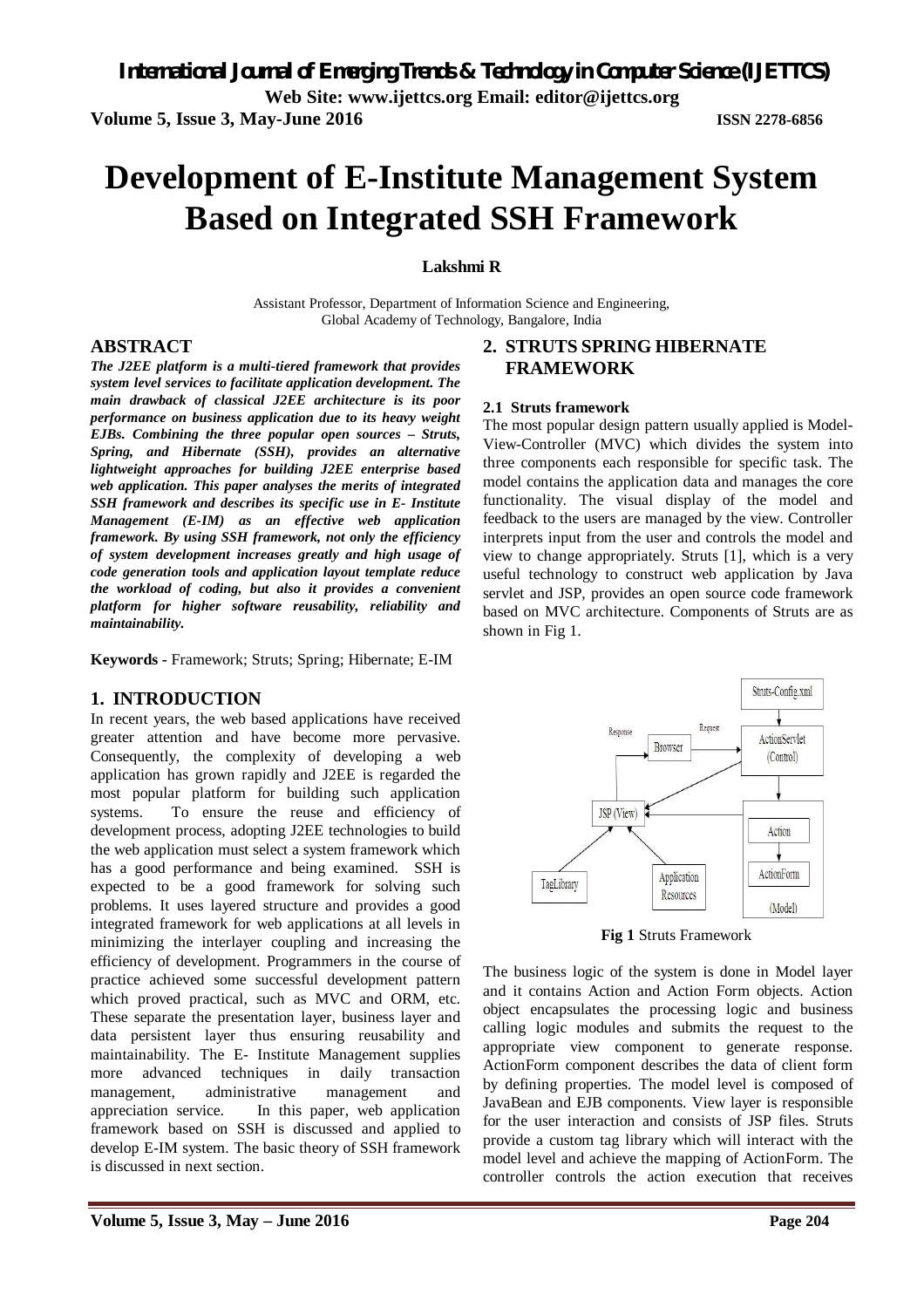# **Volume 5, Issue 3, May-June 2016 ISSN 2278-6856**

request and redirects this request to the appropriate module controller. It consists of Action servlet and Action Mapping object. The module controller processes the request and returns results to the central controller using a JavaBean object (Action). The central controller redirects the returned JavaBean object to the main view that displays its information.

Struts focuses on reducing the coupling between performance and logic, while it takes less attention to the relevance between business layer and persistent layer. Contrast to the strong interface function, Struts is inferior in business logic function which can be made up by Spring.

#### **2.2 Spring Framework**

Spring [3] is a lightweight J2EE application development framework which can organize middle level layer objects efficiently and integrates other View frames seamlessly. It allows choosing its certain module in need and provides unifies interface for different data access technology. Spring is based on model of Inversion of Control (IoC) to separate the actual application from the Configuration and dependent regulations on the application. Adopting IoC also makes it easy for assembling Beans. It also provides compact Aspect Oriented Programming (AOP) and realizes business management based on it to test easily. Spring is not attempting to replace the entire existing framework. Developers are free to choose Spring framework for some or all, since Spring modules are not totally dependant. However Spring also has many disadvantages such as many codes in JSP, excessive flexibility of controller and lack of common controller which can be made up by Struts. As a major business level detail, Spring employs the idea of delay injection to assemble code for the sake of improving the scalability and flexibility of built systems. Thus, the systems achieve a centralized business processing and reduction of code reuse thought the Spring AOP module. Spring integration framework with Struts and Hibernate is as shown in Fig 2.



**Fig 2** Spring Integration Framework

#### **2.3 Hibernate Framework**

In the Web system development, the traditional approach directly interacts with the database by JDBC. This method however is not only heavy workload but also complex SQL codes of JDBC resulted in inconvenient development and maintenance. Considering the large difference between the object-oriented relation of Java and the structure of relational database, it is necessary to introduce a direct mapping mechanism between the object and databases and mapping files will need modifying rather than Java source codes when the business logic changes in the future. Hibernate [4] is a data persistent framework, and the core technology is the Object/Relational database Mapping (ORM). It is generally considered as a bridge between Java applications and the relational database which provides durable data services for applications and allows developers to use an object-oriented query language to the management and manipulation of relational database. It also furnishes object-oriented Hibernate Query Language (HQL), so that the operations are conveniently performed in the manner of a class of objects, examples and attributes.

Hibernate is essentially a middleware providing database services being responsible for the mapping between major categories of Java and relational database. It supplies durable data services and several profiles, such as hibernate properties and XML mapping etc. Its structure is shown in Fig 3.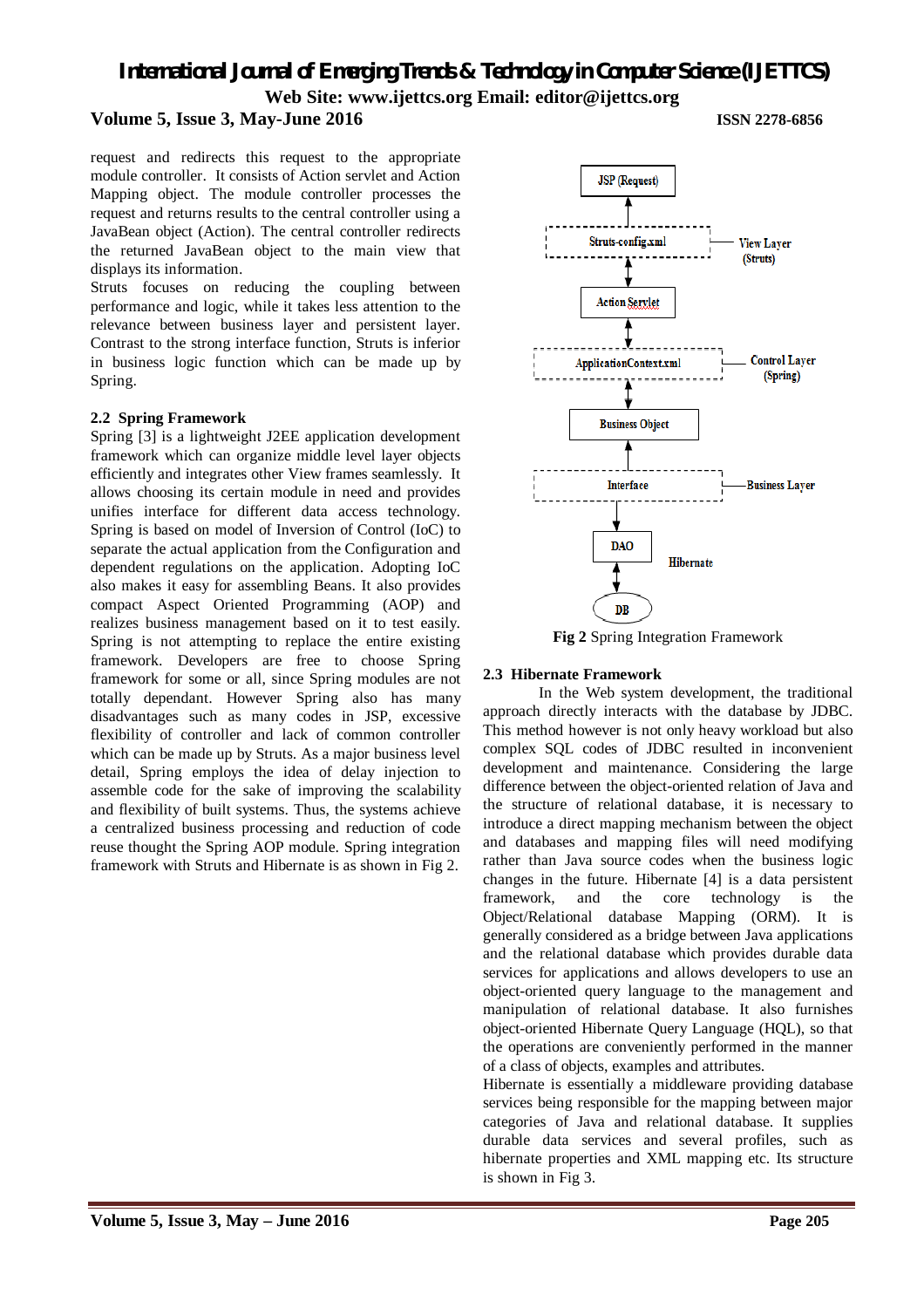



**Fig 3** Hibernate Framework

# **2.4 Structure of Integrated SSH framework**

The SSH integration architecture adopts multi-tiered model and provides a relevant strategy for each tier support to isolate the dependence of the inter-tier in order to simplify the system expansion. The developed integrated framework in this paper provides the appropriate integration strategy for web application at all levels by combining the characteristics of these three frameworks and layered idea of web applications, which reduces the coupling degree in each layer of the system and has the system easier for maintenance and extension. For presentation layer (UI Layer), Struts is the main frame. Struts intercepts the user requests though ActionServlet, and then calls the model to process the requests appropriately, finally the results to the users are shown through JSP files. The system is conveniently maintained under such mechanism by separating the data processing and display. Struts also serves as the frame for control layer to call business logic and other upper treatments.

Spring framework is employed to realize the detail of each level in Business Layer. By using interface-oriented programming, Spring factory model provides Bean generation and management, which avoids the coupling problem between Beans in the form of hard-coded approach. Spring adopts the model of IoC to manage between layers and therefore the implementation of the object becomes transparent, the coupling between the components business is reduced. For the realization of the seamless connectivity at all levels of web application, Spring supports the management on plain old Java Objects (POJO), and it also controls the implementations of the procedures from the presentation layer to the persistent layer and provides interlayer interaction with interface.

Hibernate frame controls the persistent layer. The database objects are mapped into corresponding persistent classes though the ORM and these are useful for middle layer[4, 5]. Data access layer mainly adopts DAO module which isolates the fundamental database operations and upper layer business logic. Hibernate provides ORM which realizes the mapping from object-oriented domain module to traditional relationship database. It takes charge of mapping and provides data query and retrieval functions. This method greatly reduces the development of persistent data programming tasks by translating the Java type HQL statement into SQL statement, and then completing the data operation with JDBC driver.

# **3 SRUCTURE OF SSH FRAMEWORK FOR E-IM**

E-Institute management offers various services for special customers like colleges, institutes etc, through network. As a large scale web application project, the E-IM system is made up of different modules namely faculty, student, parents, and staff. Due to the complex module relations, this paper concerns only specific module like Faculty and Student management to describe the web application of SSH on E-IM system.

Figure 4 shows the structure of proposed E-IM system. Here, JSP is acting as the presentation layer to collect user requests data and business data, web layer utilizes MVC framework to have control over business layer and presentation layer interactions. Business layer is mainly mastered by business logic components with Spring IoC container. Data Access layer is composed of various DAO components, which controls the interaction between database access object and persistent data object. Hibernate persistent layer consists of many PO files, and it achieves the database access under hibernate session management. Spring framework is the core of the system, and MVC control, Service-Level components and DAO components are generated by Spring IoC container, which manage the instances of components.

The modules in the presented E-IM system include faculty basic information, student basic information, marks details, subject details and others. From the perspective of web-level, presentation layer just provides the function to display the data, the middle layer is responsible for dealing with user's request and updating data in presentation layer, and the database layer stores the information. The middle layer is described as follows.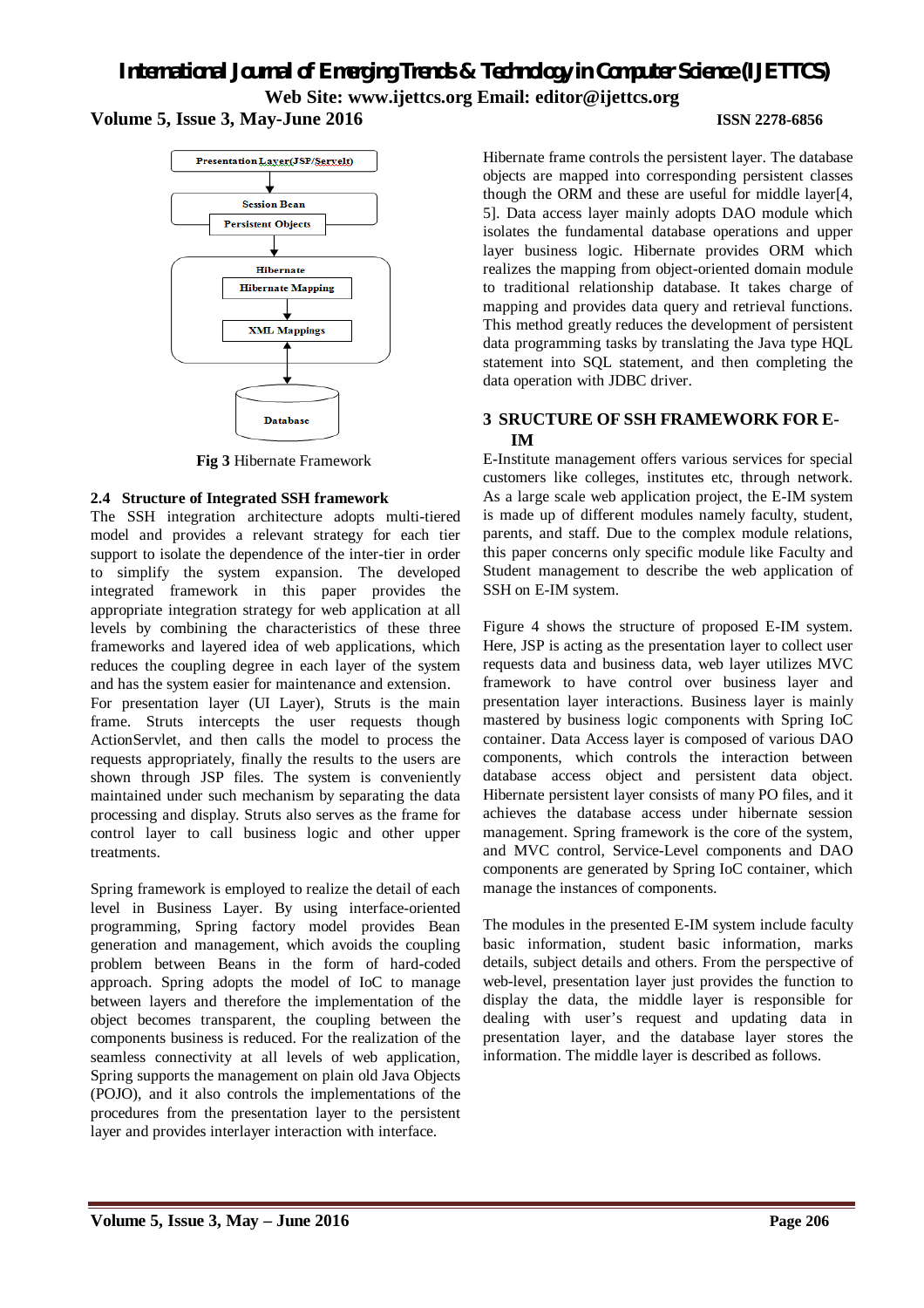# **Volume 5, Issue 3, May-June 2016 ISSN 2278-6856**



**Fig 4** Structure of E-IM System

# **3.1 Hibernate Layer**

The database is designed to contain basic tables to store the information such as Student, Faculty, and so on. Information is stored by PO objects in the Hibernate layer, while the correlative relationships between these objects are embodied in \*.hbm.xml

Fig 5 lists the main code in User.hbm.xml as Faculty and Strudent classes are inherited from User class and they are indicated as joined sub class. The primary job of hibernate layer is to set up PO objects and corresponding mapping files, but the database options are managed by DAO layer.



**Sheams** <l-FacultyDao: Hibernate implementation --> <beanid="facultyDao" class="com.eim.dao.hib.emate.FacultyDaoHib.emate"> <property name="sessionFactory" ref="sessionFactory"/> <bean> Sl., StudentDao: Hibernate implementation -> <beanid="studentDao" class="com.eim.dao.hibernate.StudentDaoHibernate"> <property name="sessionFactory" ref="sessionFactory."> <bean> ....... <property name="cityTown" column="CITY\_TOWN" length="20" not-null="false"></property> <property name="lastLoginDate" column="LAST LOGIN DATE"></property> **Constitution**  $<$ set name="roles" table="user\_role" lazy="false" cascade="save-update"> <key column="user\_id"></key> <many-to-many class="com eimmodel Role" solumn="role\_id" outer-join="auto" /> </set> <joined-subclass name="com.eim.model.Faculty" table="FACULTY"> <key column="ID"  $\tilde{y}$  is the set of the local set of  $\tilde{y}$  $<$  $<$  $<$  $<$  $<$  $<$ <hibemate-mapping> **Fig 5** Main Code in User.hbm.xml

# **3.2 DAO Layer**

Each DAO component is utilized to realize the encapsulation of database access in DAO layer.the implementation of the DAO class relies on the DAO support from Spring, which uses interface defined above. The StudentDao interface and FacultyDao interface is shown in Fig 6. In order to run the program, the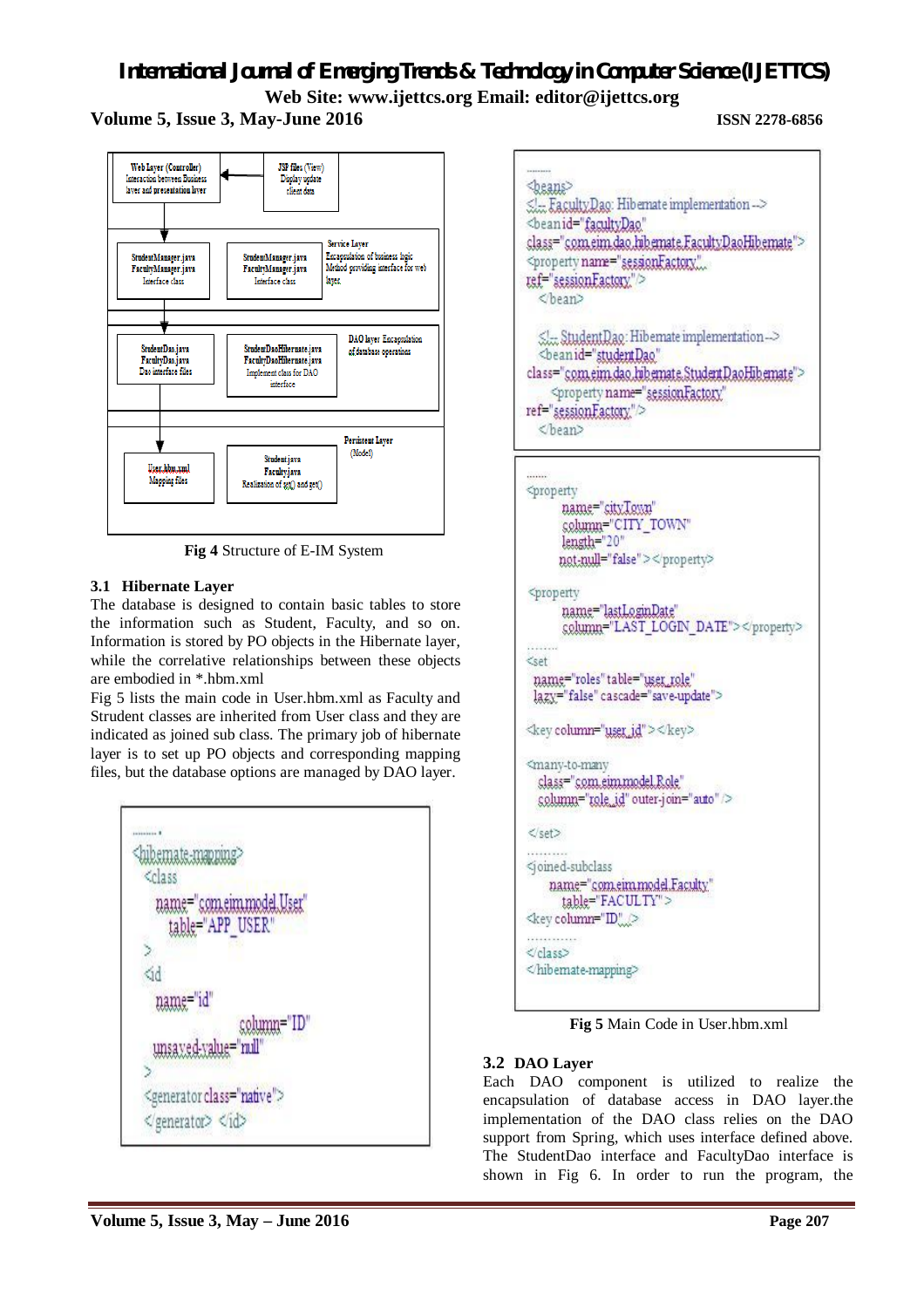# **Volume 5, Issue 3, May-June 2016 ISSN 2278-6856**

corresponding configuration is required after depicting DAO classes. Figure 7 shows the part of configuration code. Spring container takes charge of generating and managing components of DAO, and the injection of necessary SessionFactory to DAO components.

| public interface Student Dao extends Dao                                                                                      |  |
|-------------------------------------------------------------------------------------------------------------------------------|--|
| public void say eStudent (Student student) throws Exception;                                                                  |  |
| public void say eParent (User user) throws Exception;                                                                         |  |
| public Student getStudentBy EmailId(String email);                                                                            |  |
| public List <student> searchStudentFromName(String firstName, String lastName, Long<br/>center[d] throws Exception;</student> |  |
| public List <student> getStudentsByBatch(Long batchId);</student>                                                             |  |
| public List <student> getStudentByParent(String parentEmail);</student>                                                       |  |
| public List <student> getStudentByCenter(Long center[d);</student>                                                            |  |
| public List <student>getStudentByMentor(LongmentorId);</student>                                                              |  |
|                                                                                                                               |  |

**Fig 6** StudentDao and FacultyDao interface definition



**Fig 7** Part of the DAO code

# **C**. **Service Layer**

To achieve the separation between business layer and persistent layer, DAO components are encapsulated by business logic layer components in business layer, and then it is capable of DAO interface-oriented origramming. Business logic layer is realized by IoC framework. In the programming, only the dependent business logic components are needed to be declared, and getters and setters are written in terms of dependency injection

pattern, while action instantiation is done in configuration files. Figure 8 displays some of the codes in ManagerImpl

```
public class StudentManagerImpl extends BaseManager
implements StudentManager
\overline{\mathbf{f}}private StudentDao studentDao:
          private CenterDao centerDao:
          private RoleDao roleDao:
              public void setStudentDao(StudentDao dao)
          Į
                    this.studentDao = dao:
          3
          public void setCenterDao(CenterDao centerDao)
          Æ
                    this.centerDao = centerDao:
          3
          public void setRoleDao(RoleDao roleDao)
                    this roleDao = roleDao:
             .............
public class FacultyManagerImpl extends BaseManager
implements FacultyManager
\{private FacultyDao facultyDao:
         private RoleDao roleDao:
              private SubjectDao subjectDao:
         private MentorDao mentorDao:
         CONTRACTOR
              void setMentorDao(MentorDao mentorDao)
         \{this mentor Dao = mentor Dao:
         \mathcal{E}public void setFacultyDao(FacultyDao dao)
                   this facultyDao = dao:
             public void setRoleDao(RoleDao roleDao)
                   this roleDao = roleDao:
         3
         public void setSubjectDao(SubjectDao, subjectDao)
                   this subjectDao = subjectDao:
         3
```